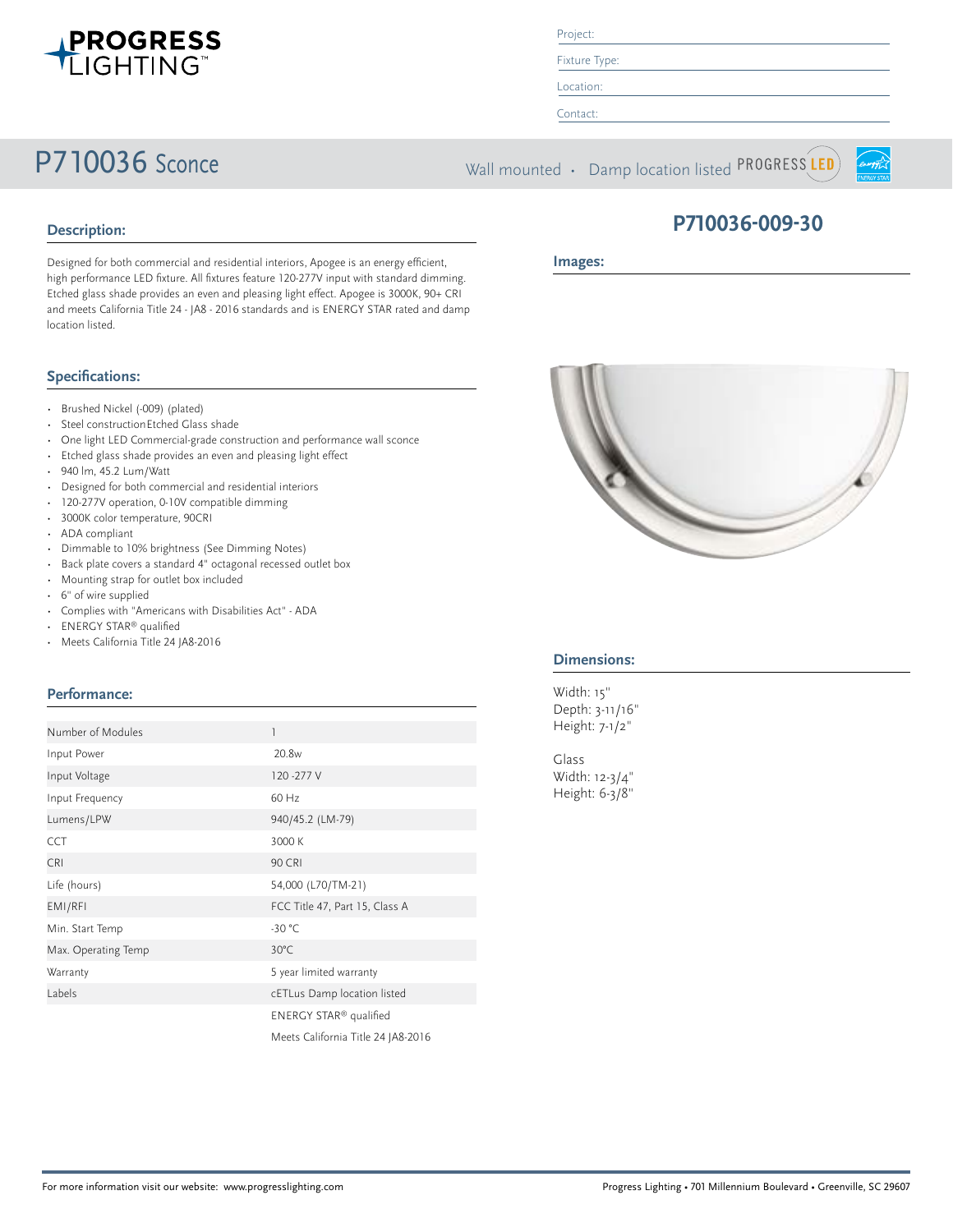

# P710036 Sconce Wall mounted • Damp location listed PROGRESS LED

**P710036-009-30**

**ENERGY STAR** 

## **Photometrics:**

| <b>ELECTRICAL DATA</b>                              | P710036-009-30                 |
|-----------------------------------------------------|--------------------------------|
| Input Voltage                                       | 120 - 277 V                    |
| Input Frequency                                     | 60 Hz                          |
| Input Current                                       | 0.173A                         |
| Input Power                                         | 20.8                           |
| Power Factor                                        | $\geq 0.90$                    |
| THD                                                 | <20%                           |
| <b>EMI Filtering</b>                                | FCC Title 47, Part 15, Class A |
| Operating Temperature                               | -30 °C to 30°C                 |
| Dimming                                             | Yes*                           |
| Over-voltage, over-current, short-circuit protected |                                |
| *See Dimming Notes for more information             |                                |

| P710036-009-30                      |
|-------------------------------------|
| LED Light Engine: 3000 K 90 CRI CRI |
| System Wattage: 20.8                |
| Fixture delivered lumens: 940       |
| Fixture Efficacy: 45.2              |
| Spacing Criteria: 0.000             |



| <b>CANDELA DISTRIBUTION</b> |                                       |      |    |                         |             |    |
|-----------------------------|---------------------------------------|------|----|-------------------------|-------------|----|
|                             | <b>CANDELA</b><br><b>DISTRIBUTION</b> |      |    |                         | <b>FLUX</b> |    |
| 0.0                         | 45.0                                  | 90.0 |    | 135.0 180.0             |             |    |
| 0                           | 65                                    | 65   | 65 | 65                      | 65          |    |
| 5                           | 82                                    | 77   | 64 | 53                      | 49          | 6  |
| 15                          | 117                                   | 101  | 62 | 34                      | 24          | 19 |
| 25                          | 150                                   | 123  | 59 | 20                      | 10          | 33 |
| 35                          | 180                                   | 142  | 56 | 11                      | 3           | 47 |
| 45                          | 205                                   | 157  | 52 | 6                       | ı           | 61 |
| 55                          | 223                                   | 168  | 48 | 3                       | 2           | 74 |
| 65                          | 235                                   | 173  | 43 | ı                       | 3           | 83 |
| 75                          | 239                                   | 174  | 38 | 2                       | 4           | 87 |
| 85                          | 236                                   | 169  | 32 | 6                       | 8           | 88 |
| 90                          | 231                                   | 165  | 30 | $\overline{\mathbf{4}}$ | 5           |    |
| 95                          | 225                                   | 160  | 28 | 4                       | 5           | 83 |
| 105                         | 210                                   | 149  | 25 | 6                       | 8           | 75 |
| 115                         | 191                                   | 135  | 25 | 12                      | 12          | 67 |
| 125                         | 173                                   | 124  | 28 | 19                      | 17          | 62 |
| 135                         | 150                                   | 132  | 33 | 26                      | 24          | 60 |
| 145                         | 177                                   | 212  | 37 | 33                      | 30          | 60 |
| 155                         | 268                                   | 313  | 41 | 39                      | 35          | 56 |
| 165                         | 340                                   | 178  | 36 | 48                      | 46          | 29 |
| 175                         | 45                                    | 35   | 22 | 34                      | 31          | 4  |
| 180                         | 15                                    | 15   | 15 | 15                      | 15          |    |

|          | ZONAL LUMEN SUMMARY |       |
|----------|---------------------|-------|
| ZONE     | LUMENS              | %FIXT |
| $O-3O$   | 58                  | 5.8   |
| $O - 4O$ | 105                 | 10.5  |
| 0-60     | 239                 | 24.1  |
| $O - 9O$ | 497                 | 50.1  |
| 90-120   | 225                 | 22.7  |
| 90-130   | 287                 | 28.9  |
| 90-150   | 407                 | 41.0  |
| 90-180   | 496                 | 49.9  |
| $O-18O$  | 993                 | 100.0 |